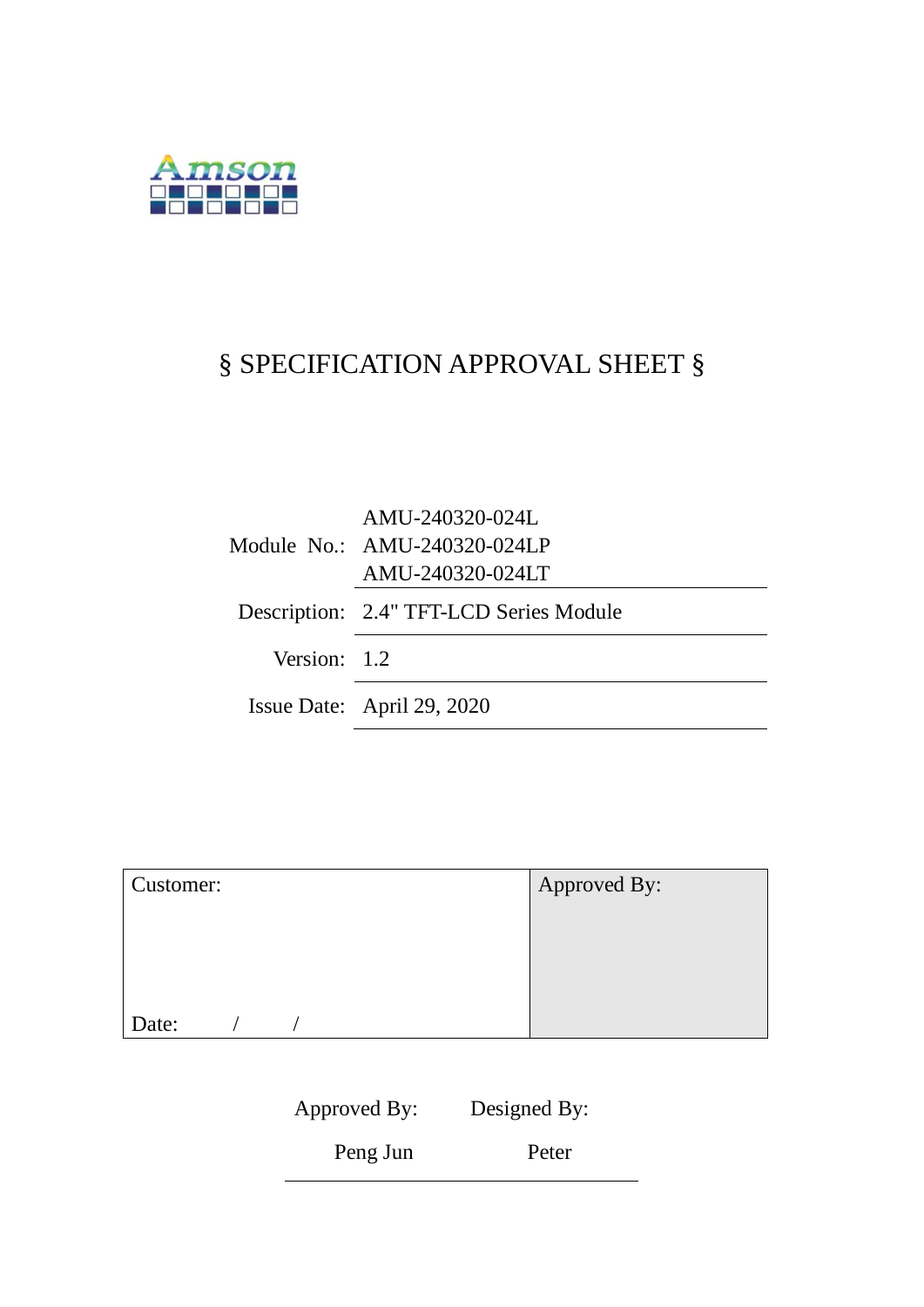# *Revision History*

| NO | Date                 | Description             |
|----|----------------------|-------------------------|
|    | V1.0   Aug. 16, 2019 | Initial version.        |
|    | V1.1 Oct. 5, 2019    | Update product name.    |
|    | V1.2   Apr. 29, 2020 | Update product picture. |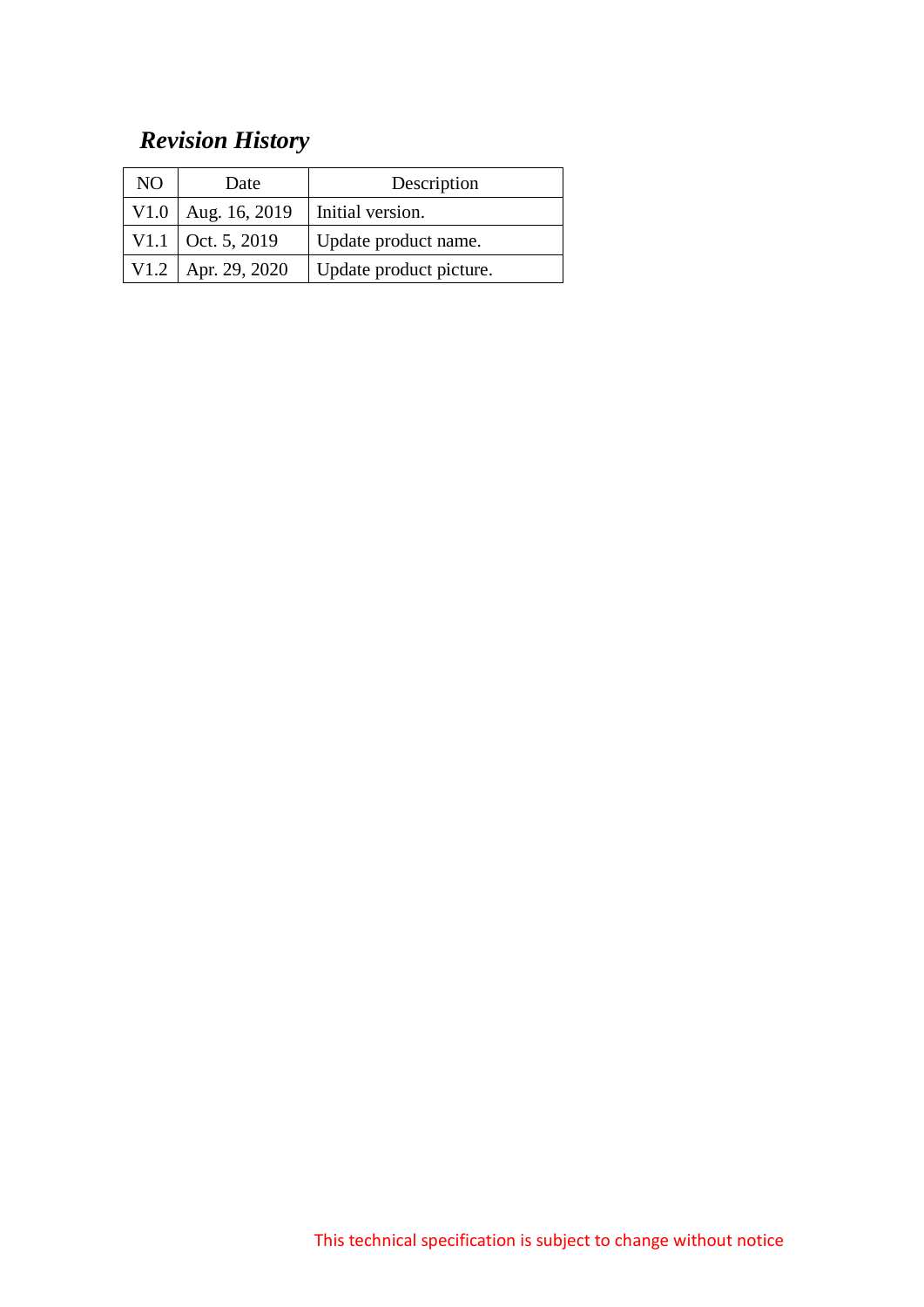### *1. General Description*

- Display type: 2.4" TFT-LCD
- $\bullet$  Display resolution: 240(RGB)  $\times$  320 dots
- Display color: 262K
- Advanced ARM core processor
- 8 MB DDR RAM / 128 MB NAND Flash
- Touch type: non-touch / capacitive touch / resistive touch
- Interface: USB 2.0 HS / UART / RS232
- GPIO supported
- RTC supported
- **•** Buzzer supported
- ADC supported
- SD card optional
- GUI software provided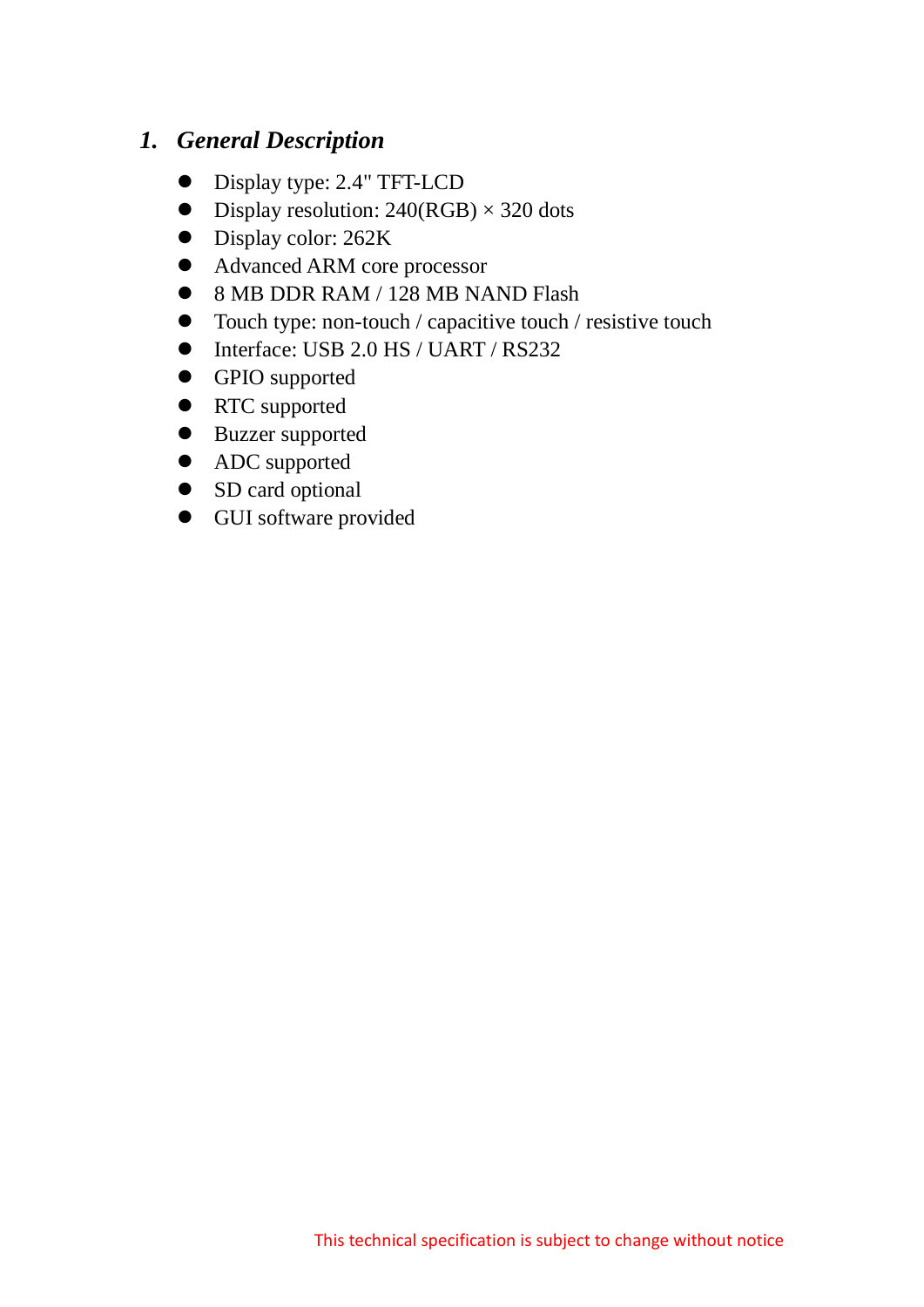# *2. General Specification*

#### 1-1 LCD and Touch Panel

| <b>PARAMETER</b>                 | <b>SPECIFICATION</b>               |
|----------------------------------|------------------------------------|
| Display Type                     | 2.4" TFT-LCD                       |
| Display Mode                     | <b>Transmission/Normally Black</b> |
| <b>Display Resolution</b>        | $240(RGB) \times 320$ dots         |
| Color                            | 262K                               |
| Color Filter Array               | <b>RGB</b> vertical stripe         |
| View Angle( $T/B/L/R$ )          | 80/80/80/80 Degree                 |
| <b>Back Light LED</b>            | 4 White LED                        |
| Luminance                        | 250 cd/m2                          |
| <b>Display Endurance</b>         | $> 50000$ Hr                       |
| <b>Contrast Ratio</b>            | 800                                |
| <b>Module Dimension</b>          | $47.94(W) \times 86.85(H)$ mm      |
| <b>Active Area</b>               | $36.72(W) \times 48.96(H)$ mm      |
| <b>Pixel Pitch</b>               | $0.153(W) \times 0.153(H)$ mm      |
|                                  | Non-Touch                          |
| Touch Type                       | Capacitive / Single Point          |
|                                  | Resistive / Single Point           |
|                                  | Resistive: $\geq 76$ %             |
| <b>Touch Screen Transparency</b> | Capacitive: $\geq 85$ %            |
| <b>Touch Screen Endurance</b>    | 1,000,000 times                    |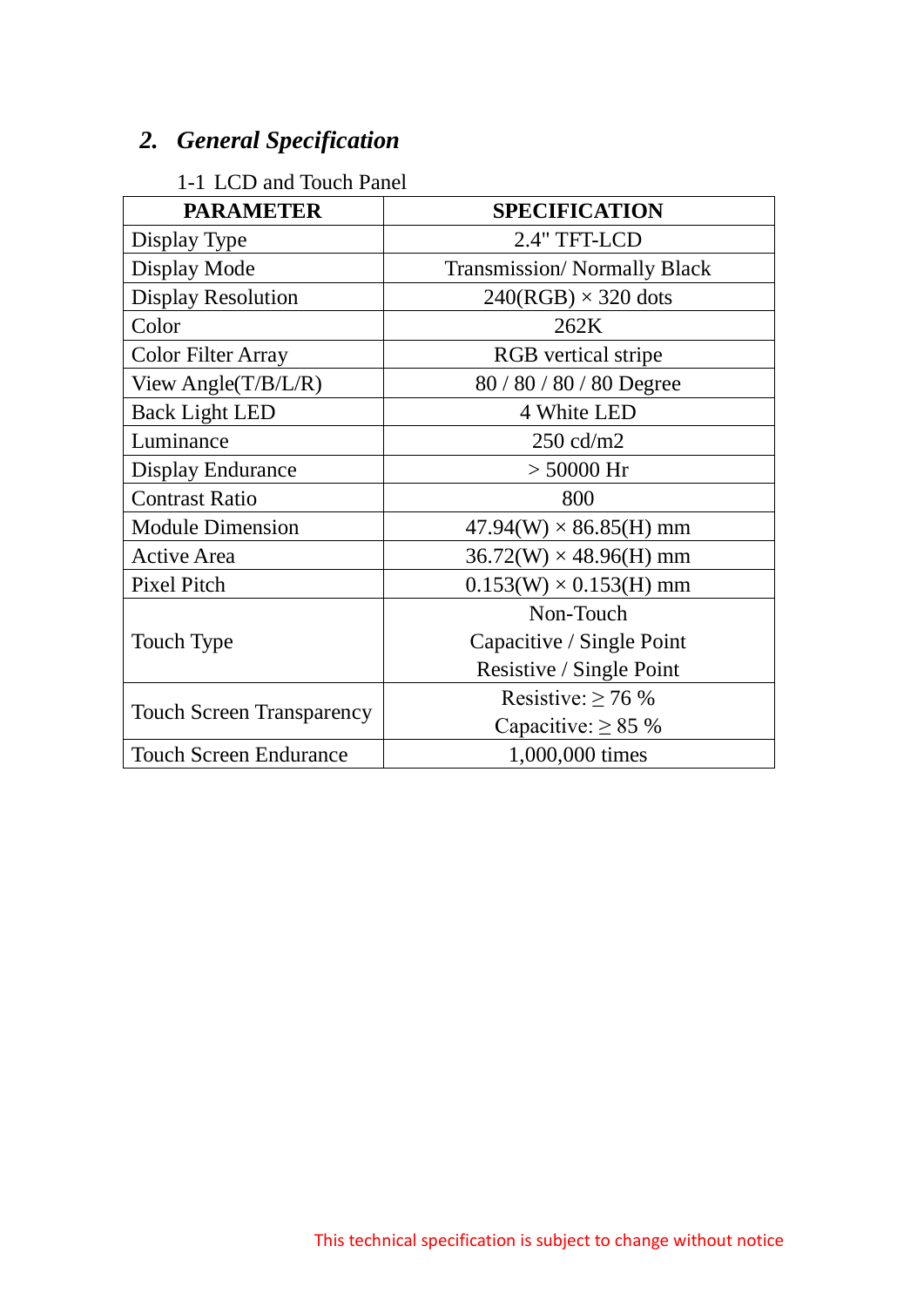| 1-2 Environment              |                      |                   |
|------------------------------|----------------------|-------------------|
| <b>PARAMETER</b>             | <b>SPECIFICATION</b> | Unit              |
| <b>Operating Temperature</b> | $-20 \sim +70$       |                   |
| <b>Storage Temperature</b>   | $-30 \sim +80$       | $\circ$ $\bullet$ |

#### 1-3 Electronic

| <b>PARAMETER</b>           |     | Unit |
|----------------------------|-----|------|
| <b>VCC(Supply Voltage)</b> |     |      |
| <b>ICC(Supply Current)</b> | 170 | mА   |

#### 1-4 Storage Capacity

| <b>PARAMETER</b>                       | <b>Typ</b> | Unit   |
|----------------------------------------|------------|--------|
| Estimated Number of Full Screen        | 1747       |        |
| Images Stored (.jpg)                   |            |        |
| <b>Estimated Number of Full Screen</b> | 436        | pieces |
| Images Stored (.bmp)                   |            |        |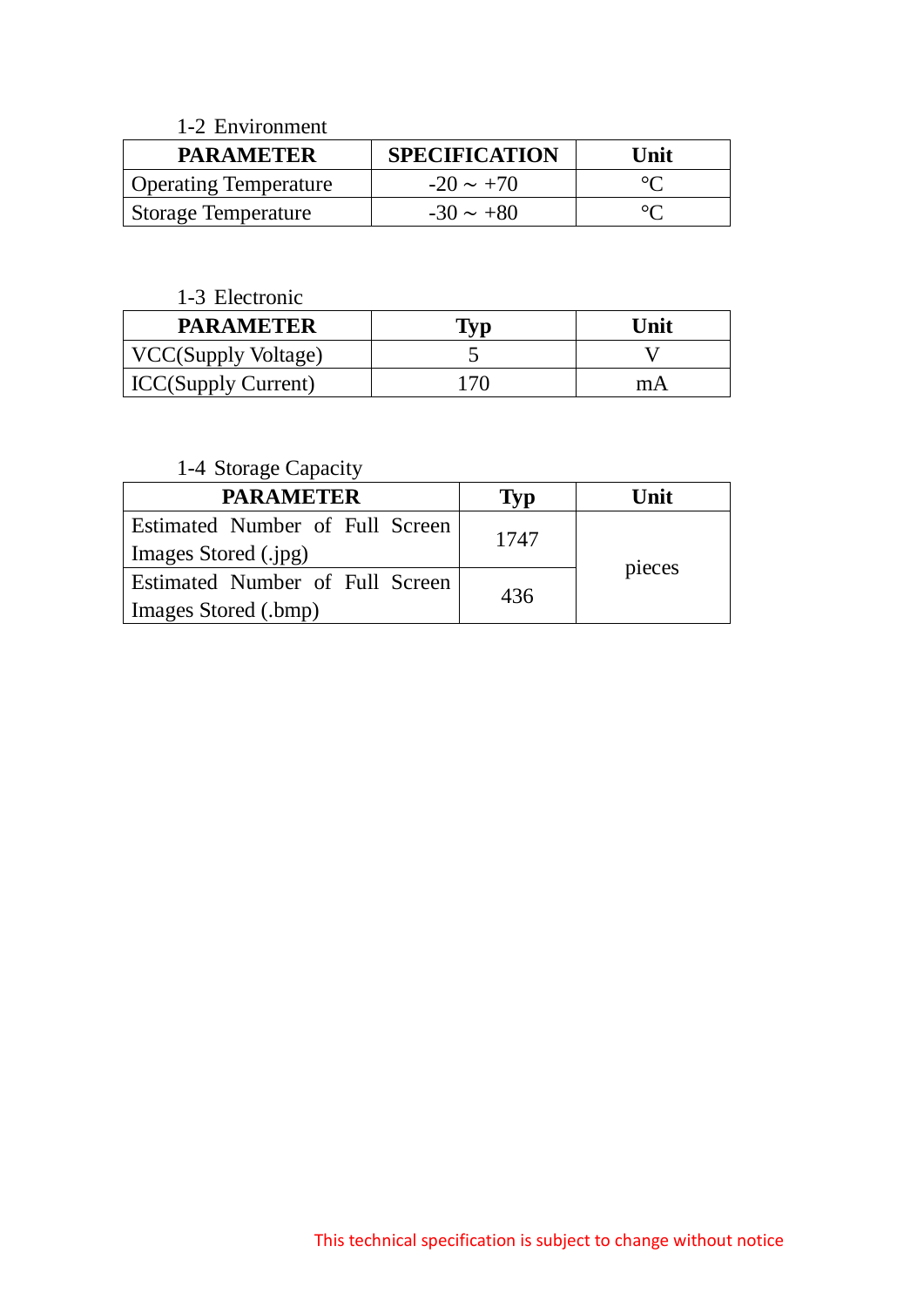# *3. Pin Description*



| Pin | Component           | Symbol     | I/O   |
|-----|---------------------|------------|-------|
|     | <b>UART / RS232</b> | 5V in      | Power |
|     |                     | <b>TX</b>  | Out   |
| 2   |                     | <b>RX</b>  | In    |
| 4   |                     | <b>GND</b> | Power |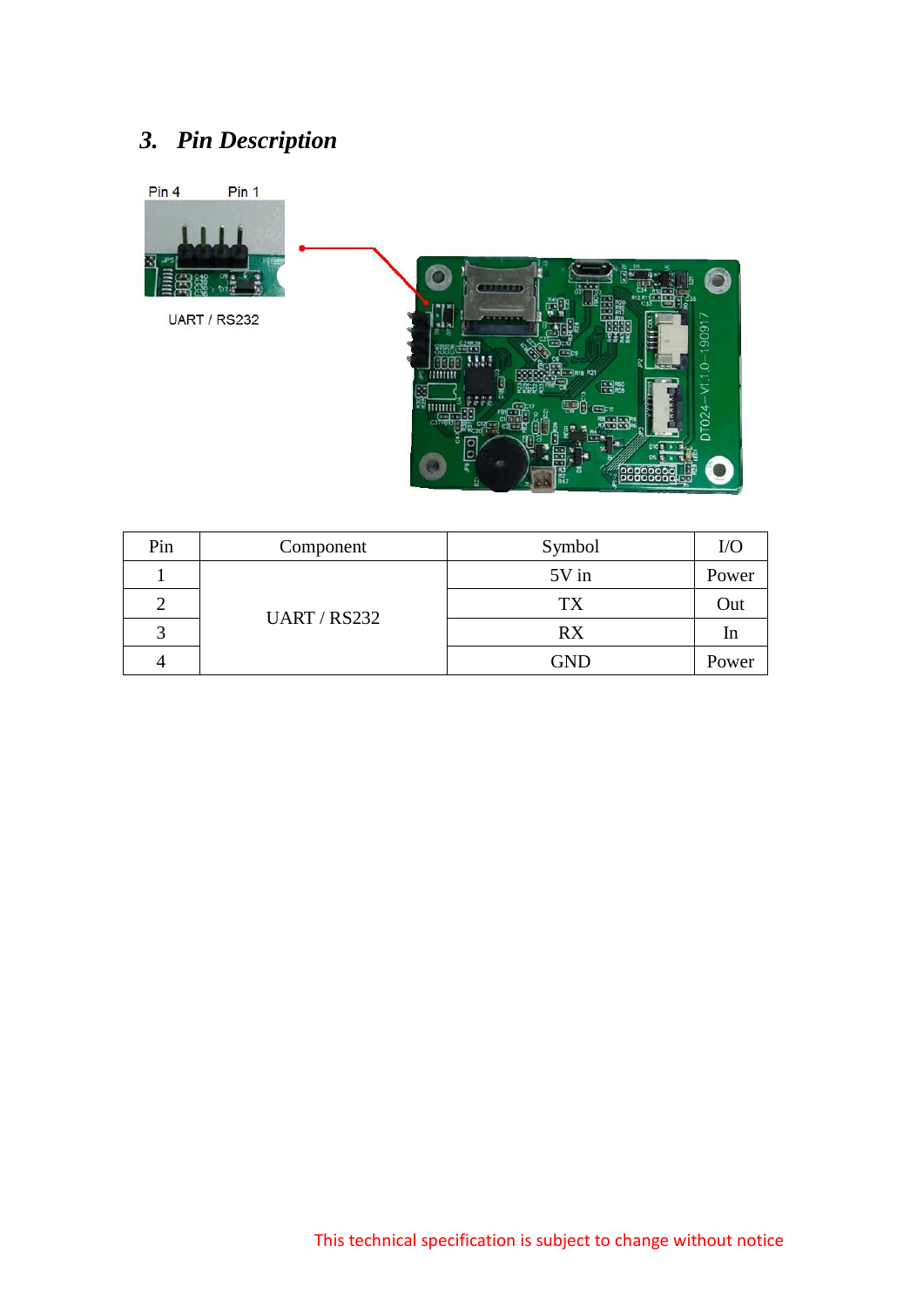# *4. Dimension Information*

Model: AMU-240320-024L (2.4" TFT-LCD display module)

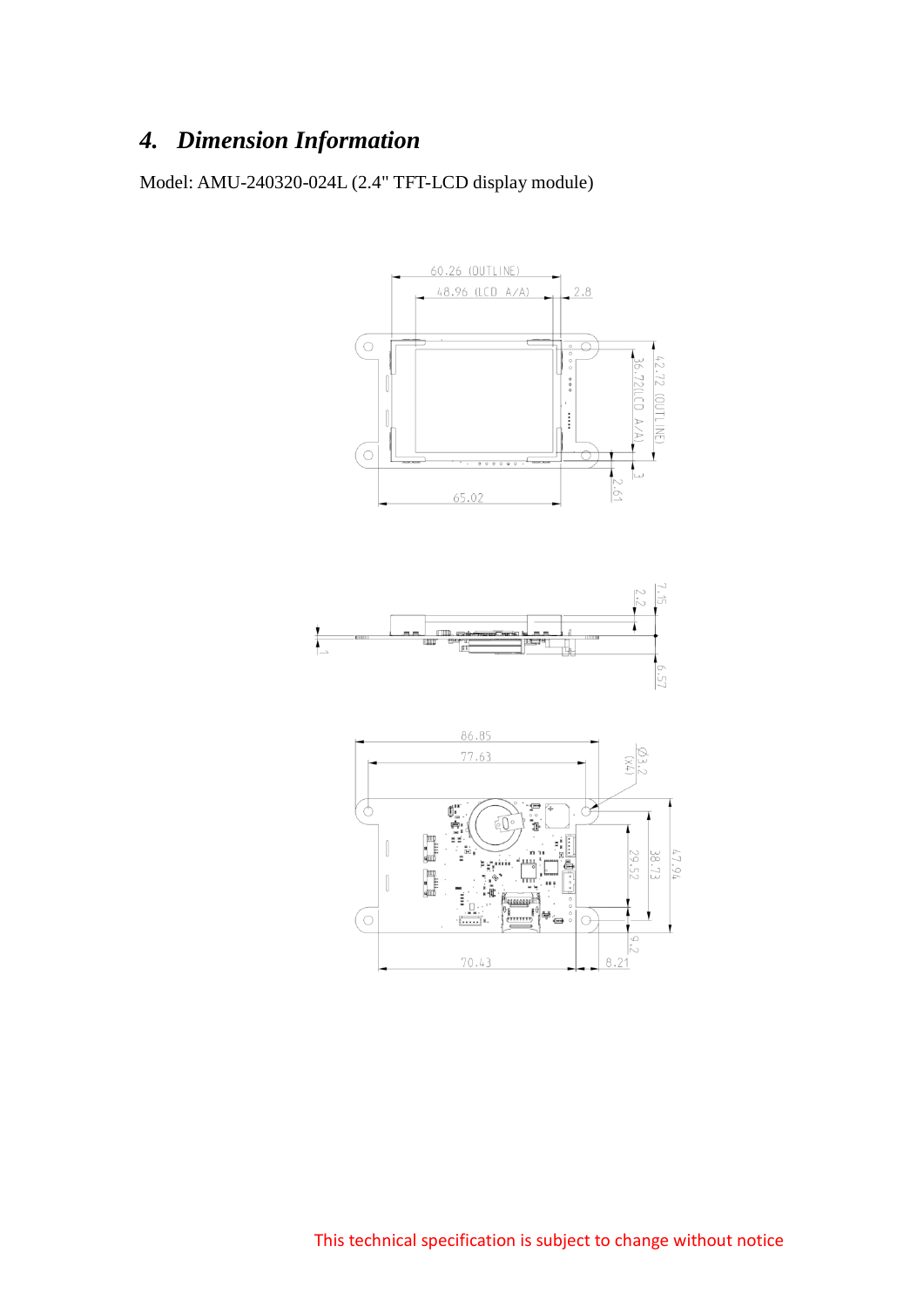### Model: AMU-240320-024LP (2.4" TFT-LCD display module with capacitive touch)

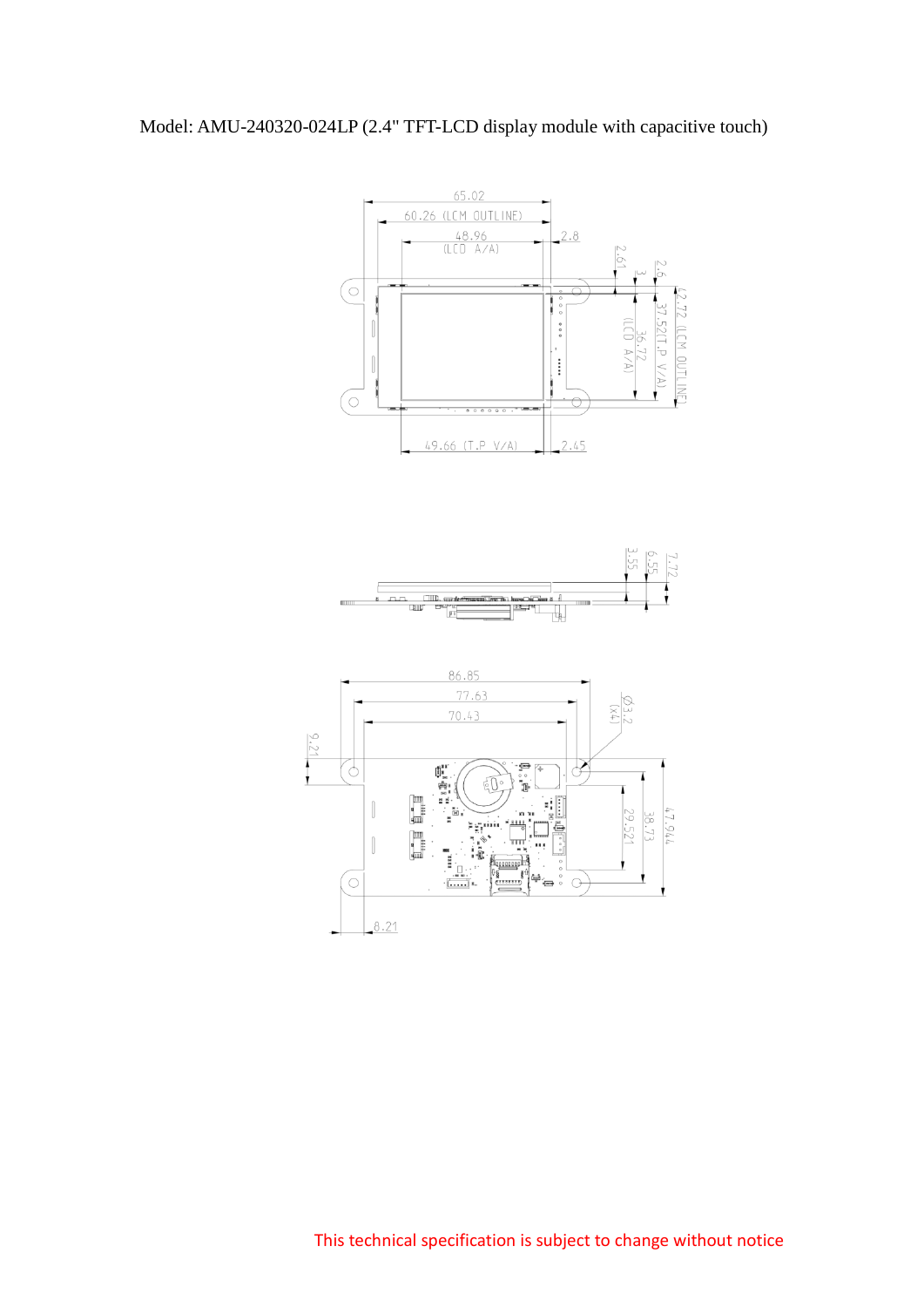

This technical specification is subject to change without notice